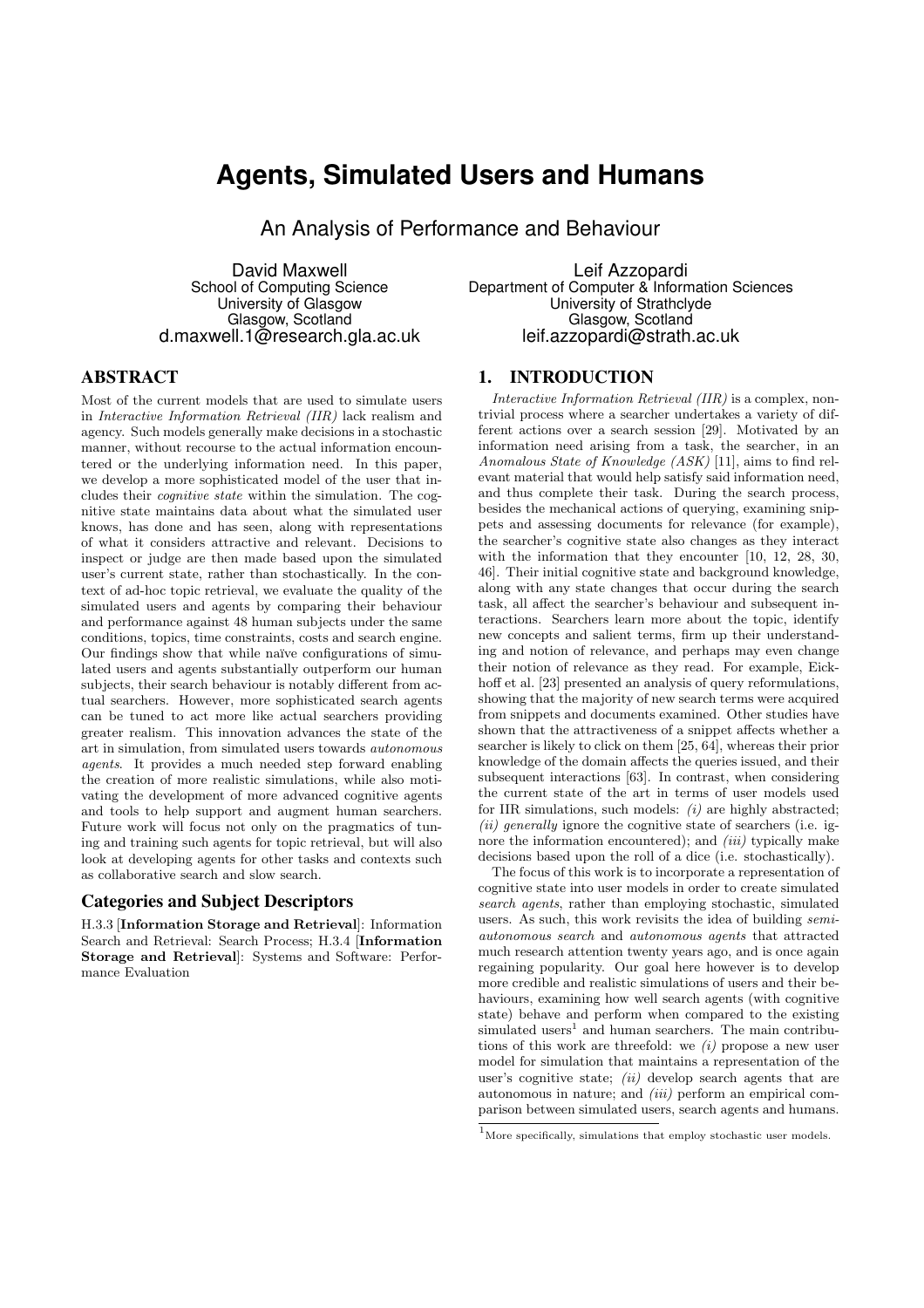# 2. RELATED WORK

In the period ranging from the mid 1990s to early 2000s, there was significant interest in developing software agents that assist searchers in finding relevant information [22]. Most of the agents developed during this period were semiautonomous, meaning that they would assist the searcher in a collaborative fashion. This was in contrast to agents that operated in a fully autonomous state, thus working independently of the searcher [43]. For example, one of the first agents proposed was *Letizia* [42]. Letizia would track the behaviour of a searcher interacting with a Web browser via a plugin and work in the background, predicting what other Web pages would be of interest to the searcher based upon his/her interactions. Other examples of similar agents (or *bots*) include *CiteSeer* [13]<sup>2</sup>, *The Info Agent* [21], *Newsweeder* [39], *The Remembrance Agent* [55], *SoftBot* [24], *WebWatcher* [2] and *Webhound* [40]. These agents would in essence either actively monitor the inputs and interactions of the searcher, or simply examine source(s) of prior knowledge. From these two approaches, the agents would then attempt to infer the searcher's intent and information needs. Several of these agents would then issue queries to multiple sources (e.g. CiteSeer [13] would issue queries to multiple academic publication databases) in an attempt to try and identify and suggest additional relevant material.

Today, general purpose Web search engines amass large volumes of interaction data, and are thus able to infer intent and relevance reasonably well [33]. Many techniques pioneered by the agents listed above have been subsumed and incorporated into these search engines. We posit that this is why the development of such agents has not continued. However, with task completion engines [7] and *Artificial Intelligence (AI)* agents such as *Apple*'s *Siri*, *Microsoft*'s *Cortana* and *Facebook*'s *M* now being actively developed, we are entering into a new phase of *Information Retrieval (IR)* research and a resurgence of agents that assist users in completing higher order tasks [29]. In this work however, we take a different approach. We develop an autonomous simulated agent through the process of building a richer and more complex model of the searcher (and their behaviours) for the purposes of IIR simulation and evaluation.

### 2.1 Simulation in IR and IIR

Simulation has been used in many different ways in IR. For example, approaches include simulated work tasks and tracks [14, 61], simulated and synthetic data collections [3, 5, 34, 58], and simulated interaction [6, 16, 19, 41, 62]. However, simulation has been used largely for evaluation and exploration to *(i)* determine how well an IR system performs, or to *(ii)* determine how the performance changes under different conditions and behaviours  $[4, 8, 9]$ .

There has also been a growing interest with the simulation of interaction, and in particular how to model searcher behaviour  $[6, 19]$ . This is for a variety of reasons. Firstly, simulation provides a cost effective means of evaluation which is reliable, repeatable and therefore reproducible. Secondly, most, if not all evaluation measures either implicitly or explicitly encode some form of user model (typically a stopping model) in order to make measurements. Simulation also provides a means in which to explore different searcher





Figure 1: A stochastic model of user interaction where actions are based upon probabilities (see [9]).

behaviours, methods and techniques to better understand how searchers do, could, or are likely to behave. However, if simulations are not properly grounded, motivated and validated, the findings from such simulations can be considered questionable. Thus, there is a pertinent need to ensure that the models developed are credible abstractions of the search process, and that they are seeded with data based on actual human interaction data  $[6]^3$ .

Simulation has been used to examine a range of factors within the IIR process, usually independently, such as: query formulation and suggestions  $[3, 5, 9, 17, 34, 36, 60]$ ; browsing behaviours [17, 18, 26, 54, 57]; relevance feedback [27, 31, 35, 36, 56]; the influence of costs and time [4, 8]; stopping strategies and stopping models [16, 17, 49, 50, 59]; and performance over sessions [44, 45].

To undertake the aforementioned simulated studies, either *(i)* the simulated component itself is considered in isolation (e.g. evaluating the performance of individual query generation techniques [5, 34]), or *(ii)* a simulation of the entire search process is performed. Here, a simulated user is instantiated and undertakes a series of interactions, typically based upon a predefined search process until they reach a certain level of gain, reach a time limit, or meet some other stopping condition [9, 49, 50, 53, 59]. We focus on improving the latter: entire session simulation. As a consideration, the model proposed by Baskaya et al. [9] encodes the search process as a state transition diagram where the relationship between a series of actions (searcher states) - such as formulating a query and assessing a document - is considered, along with the transition probabilities between them (see Figure 1). The model considers six actions: *(i)* the application of query (re)formulation strategies; *(ii)* snippet scanning and assessment; *(iii)* snippet clicking; *(iv)* document reading; *(v)* document assessment; and *(vi)* session stopping. A similar yet alternative representation of the search process is provided by the *Complex Searcher Model (CSM)*, defined by Maxwell et al. [49, 50]. The CSM is based upon the user model proposed by Thomas et al. [59]. Here, the search process is modelled as sequence of interactions using a flow diagram, and includes a number of decision points such as deciding the attractiveness of snippets *(should I click?)* and relevancy of documents *(is this document relevant?)*.

However, the aforementioned models are essentially functional and mechanical in nature, focusing mainly on the procedural aspects of searching, such as issuing a query, inspecting a snippet, and examining a document. While these models have provided advancements in IIR simulation, they abstract away the cognitive state of the user. For

 ${\rm ^3}$  The exception being when exploratory simulations are conducted to examine *'what-if '* scenarios.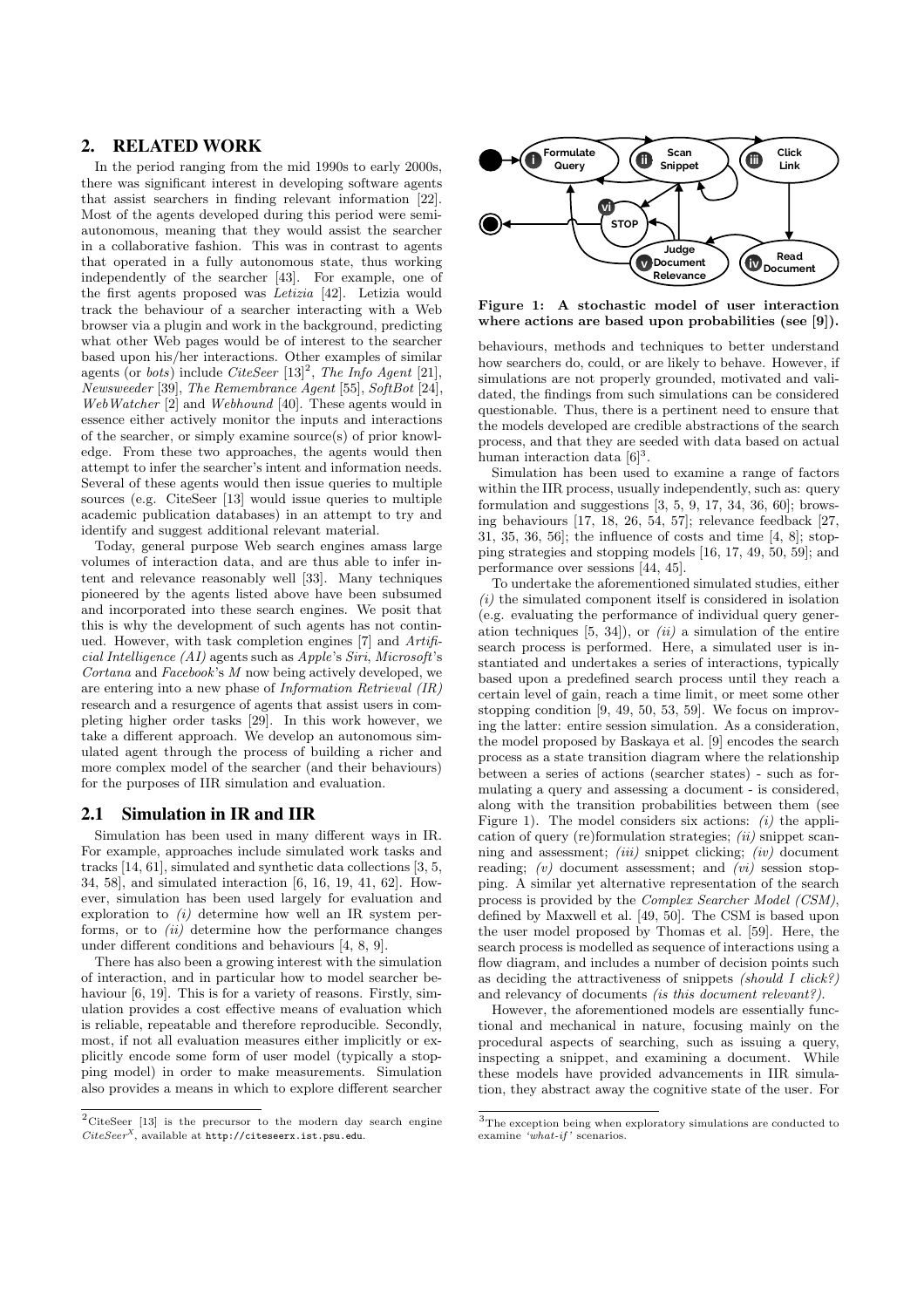

Figure 2: A model of the search process typically used in simulations. Here it has been augmented to show that various interactions invoke changes in the user's state - denoted by the *State* subprocess clouds.

example, a user's knowledge about the topic is not considered, and their decisions are made stochastically based upon whether the document (snippet) is relevant or not [9, 49, 50]. This inherently limits the applicability and generalisability of the models because relevance judgements are required. Furthermore, numerous trials are required to form an average, which substantially increases the cost and time to run such (*Monte-Carlo* style) simulations. An alternative framework proposed by Carterette et al. [16] seeks to simulate the interaction of users with the search engine and search result lists for the purposes of evaluation (through a *dynamic test collection*). While not explicitly stated, the model behind the simulation follows a similar process as described above. The simulation is instantiated using probabilistic models that are constructed based upon training data from actual searchers, and considers querying, stopping and how long simulated users spend on documents (dwell times). To determine whether a link is clicked or not, a classifier is then trained to determine the attractiveness of a snippet, rather than the purely stochastic approach used in previous studies (e.g. [9, 49, 50]). In this paper, we draw upon these past works, combining and extending these models and frameworks, to develop more realistic simulated users, ones with cognitive state and agency, i.e. search agents.

# 3. EXTENDED USER MODEL

The starting point for our new simulation model is the CSM used by Maxwell et al. [50], which is in turn an amalgamation of previously proposed models [9, 16, 49, 59]. However, this extended model includes a number of additional and augmented steps. As shown in Figure 2, the process is as follows: the user first examines the topic, and then generates a series of candidate queries. The user then selects a query to issue to the underlying search engine. When the *Search Engine Results Page (SERP)* is returned, the user examines a snippet and decides whether it is attractive enough to click. If this is the case, the user clicks and assesses the document. If they consider the document relevant, the document is marked as such, with the user then deciding whether to continue examining that SERP, or abandon. If they abandon, they then need to decide whether to stop searching altogether. If not, they consider what new queries they can issue. If they run out of queries, the search session also ends. At each point in the process, we denote a possible cognitive state change with subflows to the grey clouds labelled *'State'* as illustrated in Figure 2. The model representing the user's cognitive state, which we shall refer to as the *User State Model (USM)*, is shown in Figure 3. The USM consists of several parts/representations: prior background knowledge; the information need; lists of previous interactions (current state interactions) and a series of models used for generating queries (query model); deciding on the attractiveness of a snippet (attractiveness model); and relevance of a document (relevance model).

It should be noted that in prior simulations, previous interactions are typically recorded providing some 'state' information [44, 45, 50]. In a study by Maxwell et al. [50], simulated users were aware of how many documents had been previously seen, and how many were considered relevant. This information was used to decide when to stop. In our model, such actions, and judgements are also recorded. However, we go further and explicitly model and record the actions and information encountered during the search process. This information along with existing background knowledge is then used to inform decisions regarding attractiveness and relevance. Consequently, as the state of the user changes (via interaction), the query, attractiveness and relevance models also change. This is similar to the approach taken in [17, 25] where the information scent of a link is used to inform the decision to click. Additionally, we include a decision making component to decide which query to issue (first/next), and so a model of querying is also persisted and updated (via interaction). By extending the CSM (i.e. search process) and augmenting it with the USM, we are able to instantiate more sophisticated simulated users that are more in line with previously defined cognitive searcher models [10, 11, 12, 28, 29]. We shall refer to the current state of the art as *simulated users* who make decisions stochastically based upon the sequence of previous interactions and with recourse to relevance information, whereas we shall refer to *search agents* as simulated users who make decisions based upon the previous information interactions, without recourse to relevance information (and thus have agency and state). Such agents will therefore decide whether to inspect a document or mark it relevant based on its cognitive state, rather than any *a priori* knowledge of the relevance of documents which is typically the case in most previous simulations (e.g. [8, 9, 35, 36, 50]).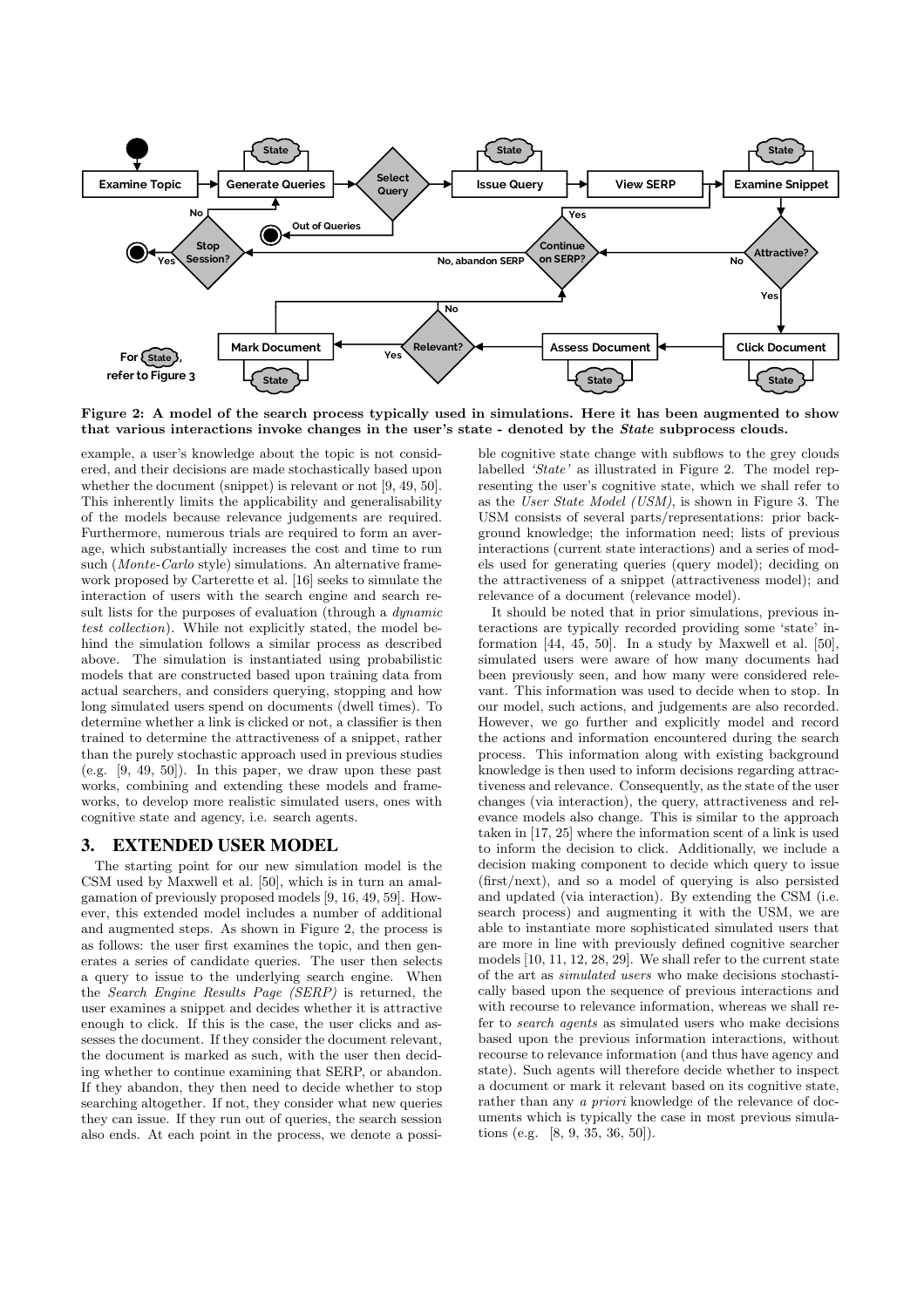

Figure 3: A model of the *user's cognitive state*, where the prior knowledge, the information need and the user's interactions affect their understanding of what is attractive (snippets), relevant (documents), and what queries to pose. These models influence the decisions made during the search process (grey diamond) while the actions performed (grey box) update the user's state.

# 4. EXPERIMENTAL METHOD

The focus of our experiments is to explore the behaviour and performance of simulated users and search agents. These simulations are compared against human searchers because we are trying to replicate human performance and behaviour for evaluation purposes. In developing our simulations, we are careful to design and build simulated users and agents that are grounded, such that they are instantiated based upon actual data and past findings.

#### 4.1 Corpus, Topics and System

For this study, we used the *TREC AQUAINT* test collection along with two topics from the *2005 Robust Track*, №. 347 *(wildlife extinction)* and №. 435 *(curbing population growth)*. The collection was indexed using the *Whoosh* IR toolkit<sup>4</sup>, where stopwords<sup>5</sup> were removed and Porter stemming applied. The retrieval model used was PL2  $(c =$ 10*.*0) [1]. An IIR simulation toolkit was developed to encode the CSM and USM, and is freely available for download so that experiments can be replicated<sup>6</sup>.

# 4.2 Human Subjects

We recruited 48 undergraduate students at the University of Glasgow to undertake two ad-hoc topic retrieval search tasks, using a standard search interface. The details of this user study are described and reported by Maxwell and Azzopardi [47]. Subjects of the study were given a total of 20 minutes (1200 seconds) to complete each search task, using the aforementioned system and setup. For each search task, the TREC topic and title descriptions were given, with both providing details on what constituted as a relevant document. Subjects were asked to find as many relevant documents as they could within the time limit, with the highest degree of *accuracy*. Participants of the study were compensated with £10, and were further incentivised with a performance based bonus if they were in the top 25% (12 out of the 48 subjects were given bonuses).

The performance of each searcher was measured in terms of the  $F_1$  score, which provides a weighted harmonic mean of each searcher's precision and recall:

$$
F_1 = 2 \cdot \frac{p \cdot r}{p+r}.\tag{1}
$$

In this equation, *p* and *r* denote precision and recall respectively. The accuracy (or *precision*) of a searcher was calculated as the total number of TREC relevant documents marked, divided by the total number of documents marked. A searcher's *recall* was calculated as the total number of TREC relevant documents marked, divided by the total number of TREC relevant documents for a given topic.

There were a number of reasons why the  $F_1$  score was employed. One, to stop people *'gaming'* the bonus system. If precision and recall alone were used, subjects may have been tempted to mark everything relevant to obtain high recall, or very few to obtain high precision. The  $F_1$  score ensures that searchers would have tried to find as many documents as possible, with the greatest level of accuracy. Second, and more intuitively, is that when searching, people often identify a high number of potentially relevant documents, but later only use a subset of those documents [15]. Third, since subjects were tasked with finding a set of relevant documents, a set-based measure was more appropriate (rather than say MAP or other ranked based measures). In addition to precision, recall and  $F_1$ , we also measured - and report - the total number of TREC relevant documents identified, and the corresponding *Cumulative Gain (CG)* [32].

In terms of behavioural data, we recorded a variety of interactions. These included the queries issued, the snippets hovered over and clicked (considered attractive), and any documents assessed and marked relevant. The time taken to perform each of these different interactions was also recorded. From this data, we could ascertain the number of queries issued, the number of snippets examined, and the number of documents viewed and marked. When coupled with TREC relevance assessments, we could then determine how many TREC relevant documents were marked, and the associated probabilities (refer to Table 1) of clicking an attractive snippet, or marking a relevant document.

## 4.3 Simulated Subjects

Using the CSM and USM, we are able to generate a variety of different simulated users/agents of varying sophistication. To instantiate a simulated user/agent, we need to define the following components: *(i) interaction times/costs* - how long it takes to perform each action; a *(ii) querying strategy* - how queries are generated, ranked and selected; a *(iii) continuation strategy* - how many snippets are examined before moving onto the next query; a *(iv) snippet attractiveness decision maker* - to decide on whether the document should be examined or not; a *(v) document relevance decision maker* - to decide on whether the document should be marked or not; and any *(iv) prior/background knowledge* what the simulated user/agent knows *a priori*.

Interaction Times/Costs To fairly compare our simulated users/agents against human subjects, we imposed the same time limit of 20 minutes and associated a cost in terms of time with each simulated action (refer to Table 2). To ground our simulations, the individual, per-subject interac-

<sup>&</sup>lt;sup>4</sup>Whoosh is available at https://pypi.python.org/pypi/Whoosh.<br><sup>5</sup>For indexing purposes, Fox's classical stopword list was used. Refer<br>to https://git.io/vT3So for the complete list.

to https://git.io/vT3So for the complete list.<br><sup>6</sup>An in-depth explanation of the *SimIIR* toolkit is provided<br>by Maxwell and Azzopardi [48], with code at https://git.io/vZ5mH.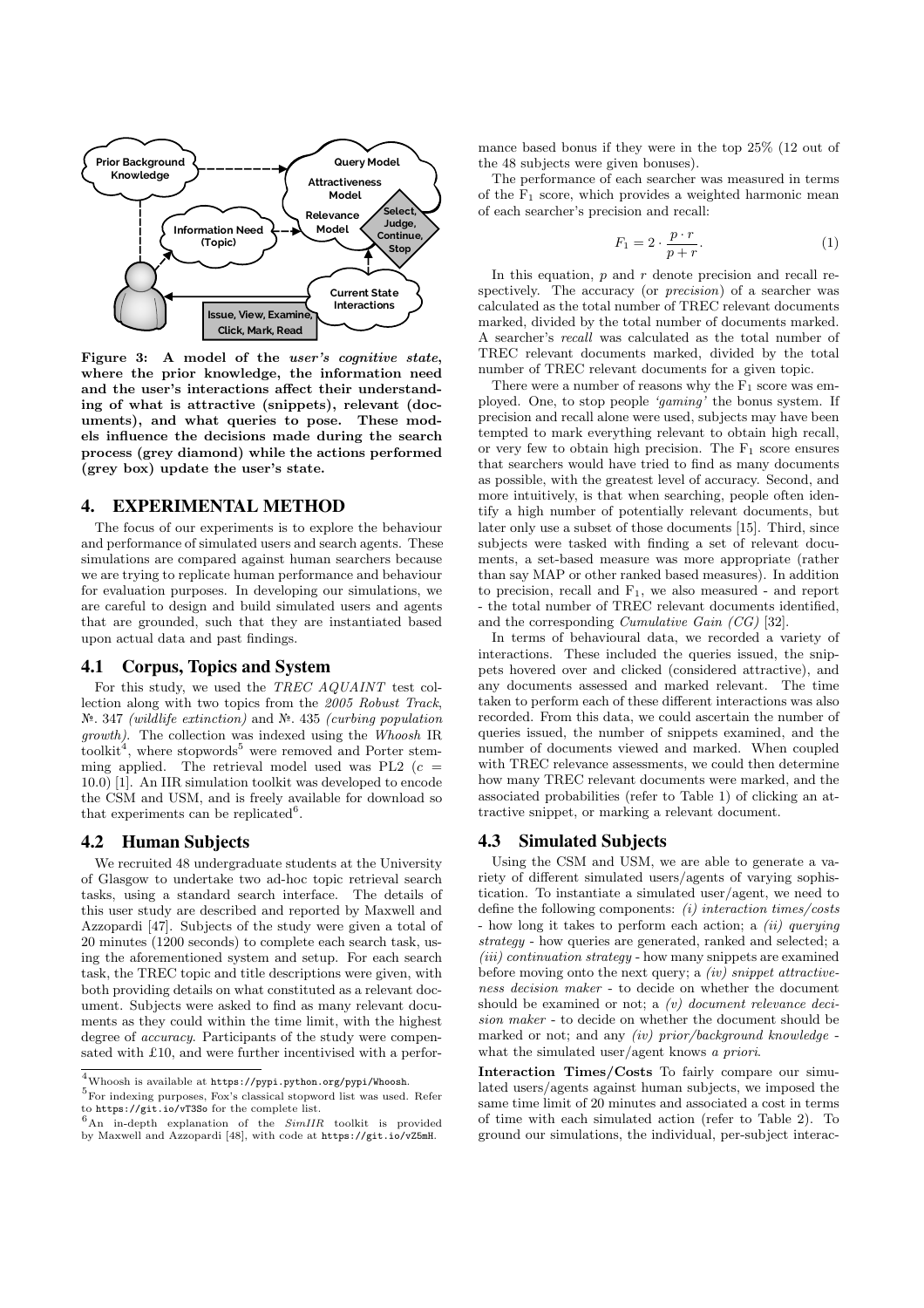Table 1: Mean interaction probabilities over the 48 human subjects. Individual interaction probabilities were used for stochastic simulated users.

| Probability                                   |      |  |  |  |  |
|-----------------------------------------------|------|--|--|--|--|
| $P(C R_s)$ (Clicking an attractive snippet)   | 0.36 |  |  |  |  |
| $P(C N_s)$ (Clicking an unattractive snippet) | 0.21 |  |  |  |  |
| $P(M R_d)$ (Marking a relevant document)      | 0.71 |  |  |  |  |
| $P(M N_d)$ (Marking a non-relevant document)  | 0.53 |  |  |  |  |

Table 2: Mean interaction times (in seconds), *±* standard deviations *(SD)* over the 48 human subjects that were used in this study.

| Time Required to               | Seconds $\pm$ SD |
|--------------------------------|------------------|
| issue a query                  | $15.1 \pm 4.1$   |
| examine a SERP                 | $1.1 + 1.1$      |
| examine an individual snippet. | $1.3 + 0.4$      |
| examine a document             | $21.45 \pm 9.9$  |
| mark a document as relevant    | $2.57 + 1.7$     |

tion times were used. Consequently, 48 corresponding simulated users/agents were instantiated, allowing us to directly compare the performance of each human subject against his/her simulated user/agent counterpart, under the same time costs and constraints.

Querying Strategy In the CSM shown in Figure 2, the querying process consists of two parts: *(i)* generating a list of queries; and then *(ii)* selecting a query. Keskustalo et al. [37] identified from a user study a series of *idealised, prototypical* querying strategies. In this work, we have selected the querying strategy that was labelled by Keskustalo et al. as  $\overline{QSS}$ , that produces three term queries<sup>7</sup>. In  $\overline{QSS}$ , two *pivot terms* are selected, and queries are generated by adding another term. This generates queries of three terms in length. The intuition here is that the searcher starts off with an idea of the topic, and explores variations in that space.

Queries for each topic examined were generated by taking the title and description to create a *Maximum Likelihood Estimate (MLE)* language model, such that  $p(t|\theta_T)$ . We took all two word combinations of the title terms, and selected the pair with the highest joint probability to act as the two pivot terms. A list of three term candidate queries, *q*, was then constructed by appending every other term from the topic to the pivot terms. We also considered an extended approach to *QS3*, entitled *QS3+*. Here, we considered a series of possible pivots that were generated by sliding a window of two terms across the topic. This was then extended with a third term. Once generated, the queries were then ranked. To rank, we calculated the normalised log likelihood [51]:

$$
p(Q|\theta_T) \propto \frac{1}{n(Q)} \sum_t p(t|Q) \log \frac{p(t|\theta_T)}{p(t|\theta_C)}
$$
(2)

where  $n(Q)$  is the query length,  $p(t|Q)$  is the probability of the term in the query,  $p(t|\theta_T)$  is the probability of the term in the topic model, and  $p(t|\theta_C)$  is the probability of the term in the background model. The query with the highest score that had not been previously issued was then selected.

Continuation Strategy The decision of when to stop examining a ranked list is based upon the continuation strategy. We used three previously examined strategies, the first of which is the standard baseline used in simulations and many evaluation measures. This is a *fixed depth* strategy, named *SS1* by Maxwell et al. [49, 50]. Under *SS1*, the simulated user will stop examining snippets/documents after examining  $x_1$  snippets regardless of their (ir)relevance. We also employ two other strategies which were based upon the *frustration point* [20] and *disgust* [38] rules. The first of these is based on the total number of non-relevant snippets observed, such that the simulated user will stop examining a ranked list after observing *x*<sup>2</sup> non-relevant snippets. The other strategy is based upon observing a contiguous number of non-relevant snippets, such that the simulated user will stop examining the list after observing  $x_3$  non-relevant snippets in a row. These latter strategies are called *SS2* and *SS3* respectively in [49, 50]. Maxwell et al. compared actual search stopping data against the three aforementioned strategies, and showed that  $SS1$  with  $x_1 = 13$ ,  $SS2$  with  $x_2 = 9$ , and **SS3** with  $x_3 = 5$  provided a good approximation of actual search behaviour over a similar set of search tasks, and on the same collection. Consequently, we employ these values to ground our simulations.

Attractiveness/Relevance Decision Making For simulations involving stochastic decision making regarding the attractiveness of snippets (i.e. the probability of clicking on a snippet) and the relevance of a document (i.e. the probability of marking a document relevant), we again used the interaction data from the human subjects, coupled with TREC relevance judgements, to determine interaction probabilities. Table 1 presents the average probabilities of clicking snippets and marking documents. In our experiments, we used individual interaction probabilities - not the average - for each of the simulated users to ensure a fair comparison against the actual searchers. For search agents, we employed a language modelling framework to make such decisions, the details of which are provided in Section 4.3.2.

Prior Background Knowledge We assume that simulated users have some idea of the distribution of terms. This knowledge is used when ranking/selecting queries, and in some decision making components. For this, we used data from *TREC123* (*AP88-89* and *WSJ87-92* ) so that it is independent of the corpus that the simulated users/agents were searching. For the search agents (detailed in Section 4.3.2), we also utilised *word2vec* [52] to build semantic representations used by decision making components, which were also derived from the AP88-89 and WSJ87-92 collections.

Unless stated otherwise, these times, querying strategies and continuation strategies were used by the simulated users and agents. Next, we outline simulated users that do not consider a user's state. These simulated users represent the current state of the art. We then discuss how we created and instantiated a series of search agents.

#### *4.3.1 Naïve and Stochastic Simulated Users*

For our baselines, we operationalised a series of simple and standard simulated users. The first two simulated users were based upon a *'TREC style'* interaction model.

The TREC user closely mimics the traditional style of IR experimentation. This simulated user issues a single query, based upon the given topic title  $(TT)$  terms (e.g. wildlife extinction for topic №. 347). The user has no recourse to relevance, and blindly considers all documents as relevant. The continuation strategy is  $SS1$ , but with  $x_1 = 1000$ . How-

 ${\rm ^7}$  Note that our human subjects issued queries of 3.4 terms in length on average, so *QS3* generates queries of comparable length.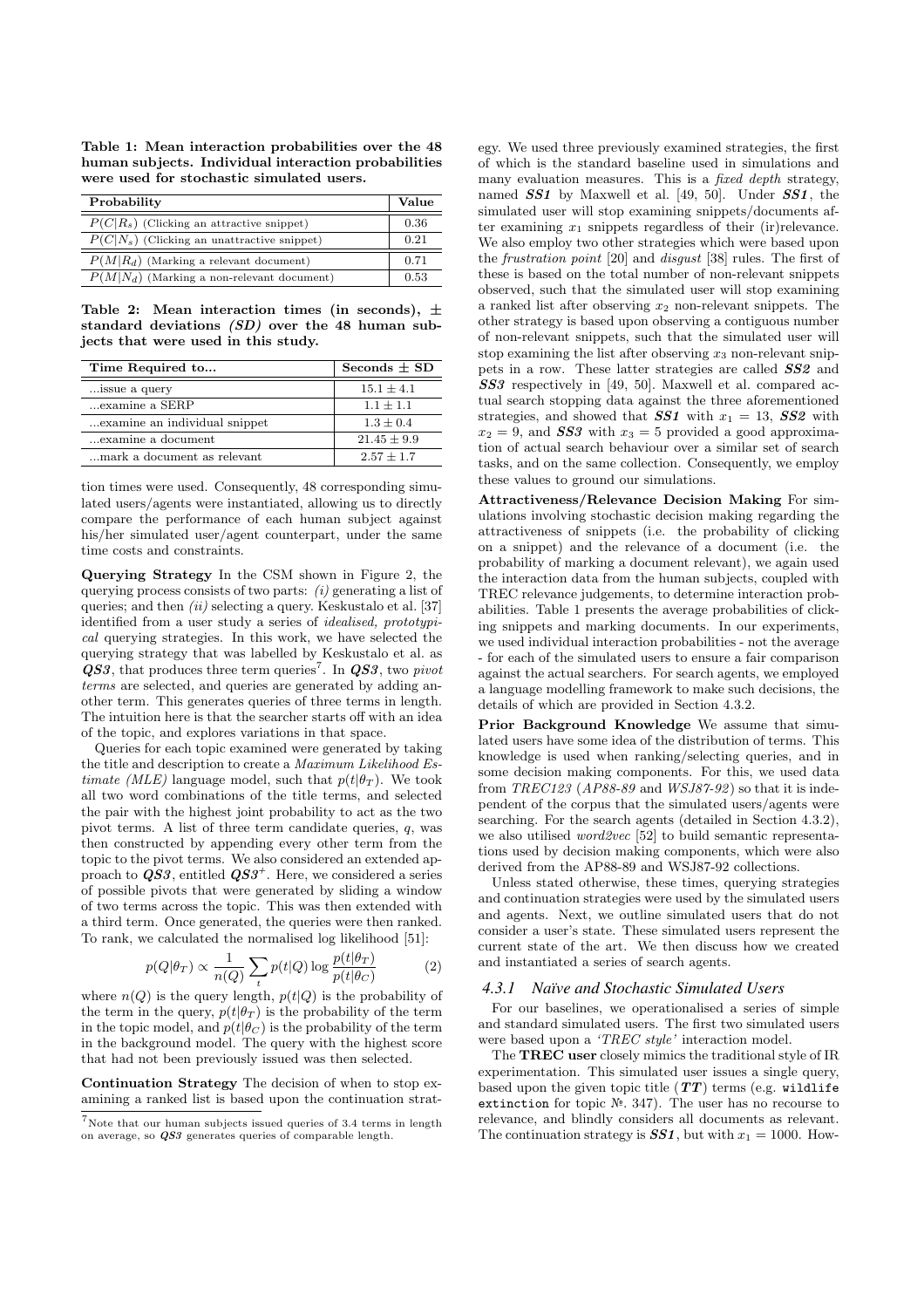ever, since the user only has 1200 seconds, the simulation ends before they reach that depth.

Similar to the TREC user defined above, the stochastic TREC user operates in much the same way. However, the attractiveness and relevancy of snippets and documents respectively is based upon individual human subject interaction probabilities, with the averages presented in Table 1. The user still only issues a single query, but this setup introduces some variation into its actions.

Our final baseline simulated user is referred to as the stochastic user. This user represents the state of the art in simulation, and a number of researchers have employed similar variants in their work [8, 9, 16, 17, 49, 50, 60]. This simulated user bases decisions upon interaction probabilities for attractiveness and relevancy, and is therefore stochastic in nature. For these users, simulations were run 10 times with the mean values for measures reported over those runs.

#### *4.3.2 Autonomous Search Agents*

We developed and explored a variety of search agents based upon: *(i)* the amount of prior knowledge possessed; *(ii)* the attractiveness and relevance decision making components; and *(iii)* whether or not these models are updated over the course of the session. In this paper, we will use a language modelling framework to represent the user's state and how they make decisions. While other representations of knowledge can be used, we leave this - and exploring other mechanisms for decision making - for future work.

Prior Knowledge Aside from using the term distribution  $p(t|\theta_C)$  as background knowledge, we considered for some of our agents incorporating topical background knowledge built through word associations (word2vec) [52]. When an agent reads through the topic, it is primed to expect certain other terms or concepts. By using word2vec, we can to a certain extent simulate this in order to create language models that are less sparse (see below). The topical background knowledge was built using the resources by Zuccon et al. [65]. We used the ap8889 and wsj8792 vectors that were generated using skipgrams with 200 dimensions and a window of 5. These values were shown to perform well in [65]. For each term in the topic, we calculated the word to word associations using the cosine similarity function, and took the top 100 word associations and scores. The scores for each term were then summed up, and then normalised to produce a probability distribution  $p(t|\theta_B)$ . For the topic *wildlife extinction*, the top ten words were for example murrelet, porpoise, species, habitat, migratory, birds, waterfowls, raptors, efforts and initiatives.

Attractiveness and Relevance Models To decide if a snippet is attractive enough *(should this snippet be clicked?)*, or a document is relevant enough to mark *(is this document relevant to the topic?)*, we constructed language models for *attractiveness*  $p(t|\theta_A)$  and *relevance*  $p(t|\theta_R)$  respectively. The snippet or document observed by the agent was then scored using this model within the normalised log likelihood method [51], where the normalisation was based upon the length of the observed text:

$$
O(S|\theta_A) = \frac{1}{n(S)} \sum_{t} p(t|S) \log \frac{p(t|\theta_A)}{p(t|\theta_C)}
$$
(3)

where  $n(S)$  is the length of the snippet,  $p(t|S)$  the probability of the term in the snippet (maximum likelihood estimate), and  $p(t|\theta_A)$  is defined by:

$$
p(t|\theta_A) =
$$
  
 
$$
\lambda \left[ \frac{w_T}{z} p(t|\theta_T) + \frac{w_I}{z} p(t|\theta_A s) + \frac{w_B}{z} p(t|\theta_B) \right] + (1 - \lambda_A) p(t|\theta_C)
$$

where  $p(t|\theta_T)$  is the probability of a term appearing in the topic, and  $p(t|\theta_{AS})$  is the probability of a term in the set of snippets considered attractive. The weightings  $w_T$ ,  $w_I$  and  $w_B$  denote how much emphasis is placed upon the topic, interaction and background semantic knowledge respectively. *z* is a normalising constant. If  $O(S|\theta_A) > \mu_A$ , then the snippet *S* was considered attractive. We computed the document relevance scores in a similar fashion, and again used a threshold  $O(S|\theta_R) > \mu_R$  to decide whether the document was considered relevant. For the purposes of this work, we explored a range of thresholds for  $\mu_A$  and  $\mu_R$ . Intuitively, if the  $\mu$  values are negative, the agent would then be more liberal in accepting the snippet/document. If they are positive, then the agent will be more conservative. For the relevance decision making component, we follow the same process and compute  $O(D|\theta_R)$ , using the following language model for document relevance:

 $p(t|\theta_R) =$  $\lambda \big[\frac{w_T}{z} p(t|\theta_T) + \frac{w_I}{z} p(t|\theta_{RD}) + \frac{w_B}{z} p(t|\theta_B)\big] + (1-\lambda_R) p(t|\theta_C)$ 

where  $p(t|\theta_{RD})$  is the probability of term given the set of relevant documents marked relevant during the course of the session.

Updating State As suggested in the CSM, the USM is updated at various points during the search process if  $w_I > 0$ . For the *Snippet Attractiveness Model*  $(p(t|\theta_A))$  and the *Document Relevance Model*  $(p(t|\theta_R))$ , the models are updated before a decision is made based upon snippets/documents that have been examined and considered attractive/relevant respectively. The language models  $p(t|\theta_{AS})$  and  $p(t|\theta_{RD})$  are calculated by counting the number of times each term appears in this observed text, and then normalised to obtain the maximum likelihood estimate.

Agent Setup Altogether, we can create an agent that updates its state and makes decisions based upon probabilistic language models. While there are many possible combinations of weightings, we consider the simplest in this work as a starting point (where  $w_T = 1$ ,  $w_I = 1$  and  $w_B = 1$ ). Given this agent configuration, we then explored different thresholds for snippet attractiveness and document relevance, as well as different  $\lambda$  smoothing values, where we first set the  $\lambda_A = \lambda_R = [0.1, \ldots, 0.9]$  and  $\mu_A = \mu_R = [-0.4, \ldots, 0.4]$  in 0.1 increments - providing a range of strategies from liberal to strict [57]. We then fixed  $\lambda_A = 0.8$  and  $\mu_A$  to each of the threshold settings, and explored the range of  $\lambda_R$  and  $\mu_R$ settings. This was repeated for each of the querying and continuation strategies detailed above.

## 4.4 Comparing Behaviour and Performance

To determine whether the performance or behaviour of the simulated users/agents was similar to the performance or behaviour of our actual users, we employed the nonparametric, two-sample Kolmogorov-Smirnov test. If there was no significant difference between the different simulated users/agents and actual users, then the performance and behavioural measures were drawn from the same distribution. A dagger (*†*) in our results therefore denotes that there was *no* significant difference at  $\alpha = 0.05$ .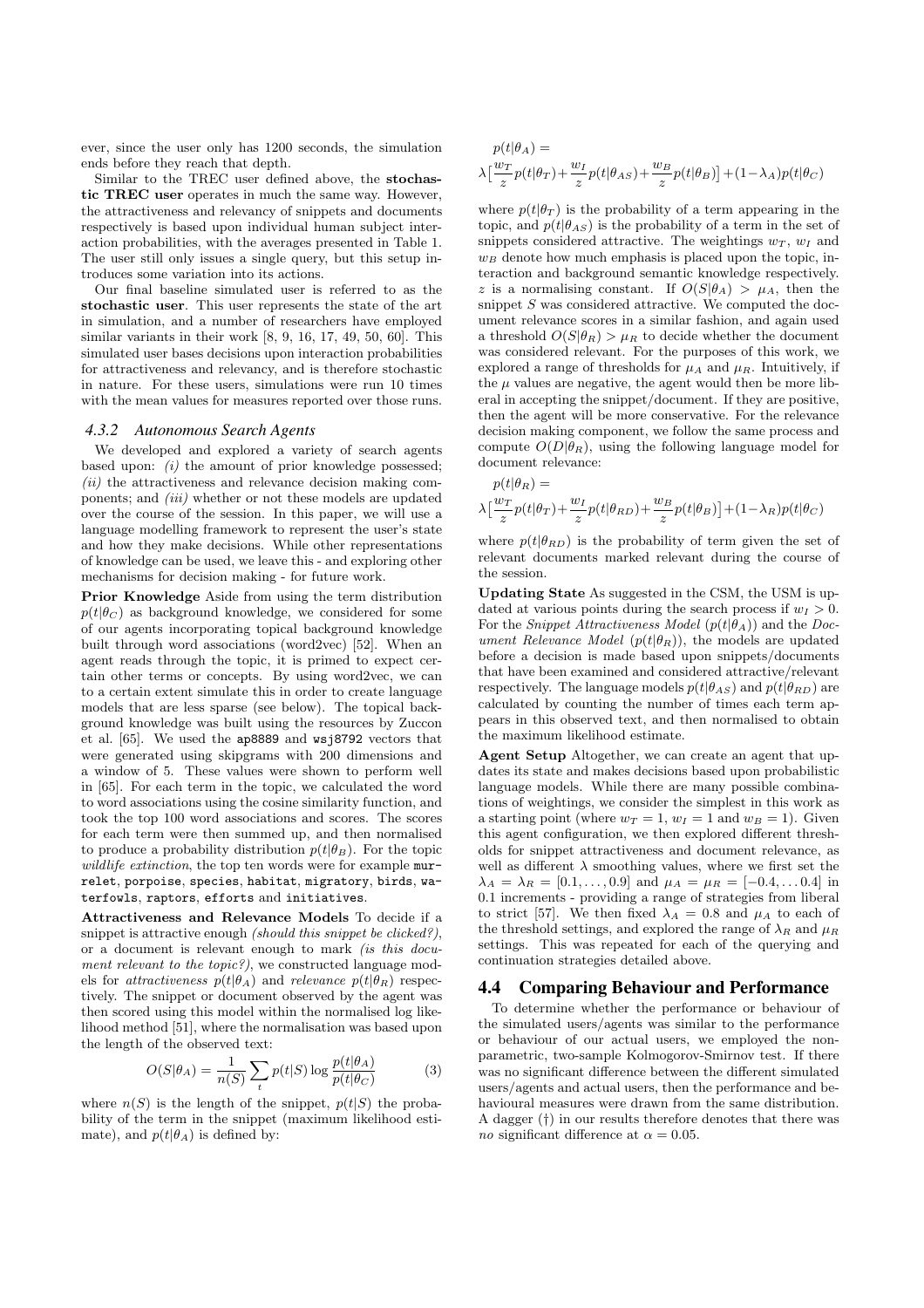Table 3: Values over all 48 real-world subjects (*±* standard deviations for the reported mean values) along with the median, worst, second best and best searchers with regards to their  $F_1$  score. Other behavioural and performance measures are also reported (detailed in Section 5), with the mean over the two topics examined presented. Mean interaction times (in seconds) per query (*T/Q*) and document (*T/Doc*) are also shown.

|                             | $\#\mathbf{Q}$ | #Spinp       | #Doc       | #M               | $\#\mathbf{R}$ | $_{\rm CG}$ | <b>P.</b>    | F <sub>1</sub> | T/Q         | T/Doc       |
|-----------------------------|----------------|--------------|------------|------------------|----------------|-------------|--------------|----------------|-------------|-------------|
| Median searcher             | 20.5           | 112.5        | 27.5       | 12.5             | 6.0            | 10.0        | 0.43         | 0.07           | 8.4         | 19.2        |
| Mean (over 48 searchers)    | 11.3           | 105.6        | 29.8       | 17.9             | 7.5            | 12.6        | 0.43         | 0.08           | 15.1        | 21.5        |
| $\pm$ Standard Deviation    | $(\pm 5.6)$    | $(\pm 55.8)$ | $\pm 12.0$ | $^{\prime}$ ±9.1 | $(\pm 4.5)$    | $(\pm 7.6)$ | $(\pm 0.11)$ | $(\pm 0.04)$   | $(\pm 4.1)$ | $(\pm 9.9)$ |
| Worst searcher              | 10.5           | 36.0         | 14.5       | 8.0              | 2.0            | 3.5         | 0.30         | 0.02           | 18.1        | 45.6        |
| <b>Second best searcher</b> | 9.5            | 222.0        | 63.0       | 37.0             | 16.0           | 27.0        | 0.46         | 0.16           | 9.9         | 9.7         |
| <b>Best</b> searcher        | 10.5           | 150.5        | 57.5       | 51.5             | 26.0           | 42.0        | 0.51         | 0.25           | 8.4         | 5.8         |

To ensure that our comparison between search agents and simulated users was fair, we used two-fold cross validation to train our simulated agents, and reported the behaviour and performance of the test sets. To select the parameters  $\lambda_A$ ,  $\lambda_R$ ,  $\mu_A$ , and  $\mu_R$ , we found the combination that resulted in the lowest *Mean Squared Error (MSE)* for each of the different performance and behaviour measures used, given the parameter values noted above. This was so we could compare search agents - that for example issued a similar number of queries and clicked on a similar number of snippets - to the real-world subjects, and discuss the differences.

# 5. RESULTS

Tables in this section report: the number of queries issued  $(\#Q)$ ; the number of snippets examined  $(\#S)$ ; and the number of documents viewed  $(\#D)$ , as well as the number marked  $(\#M)$ . We also include in the results tables a series of performance measures, including: the number of documents marked that were TREC relevant (*#R*); the CG; precision  $P$ .); and the  $F_1$  score  $(F_1)$ .

Table 3 presents a summary of the behaviours of the 48 real-world subjects (over both topics). Also included in the table is the time spent per query and per document (in seconds,  $T/Q$  and  $T/D$  respectively). We report the best, second best, median and worst searchers (in terms of their  $F_1$  scores), along with the mean over all 48 searchers. This shows that within our user population, there is quite a large variation in terms of behaviour and performance. Of note is that the speed of processing has a major impact upon a user's final performance. We can see from the best and second best searchers that they spent less time on documents and as a result examined substantial more that the average searcher. This translated into  $F_1$  and CG scores of  $F_1 = 0.25, CG = 42.0 \text{ and } F_1 = 0.16, CG = 27.0 \text{ respectively.}$ tively. This is in stark contrast to the other searchers, who on average obtained  $F_1$  scores of  $0.07 - 0.08$  and CG scores of  $10.0 - 12.6$ . Behavioural and performance values for the TREC, TREC stochastic and stochastic users are presented in Table 4. Values reported are averaged over the two topics examined, examining the mean over the 48 simulated searchers per experimental configuration.

The TREC user obtains  $CG = 30.0$ , and  $F_1 = 0.32$  for the title only query  $(TT)$  which was significantly more than the actual searchers over both measures. Using the other querying strategies, the TREC user also obtains significantly higher CG and  $F_1$  scores. We can see that  $\mathbf{Q}S3^+$  produces a better initial query, resulting in the highest CG of 35*.*4,  $F_1 = 0.36$  and  $P = 0.41$ , while *QS3* results performs slightly worse at  $CG = 18.0, F_1 = 0.22$  and  $P = 0.19$ . These results show that a very simple search strategy can result in very high performance. Indeed, under querying strategies *TT* and *QS3<sup>+</sup>*, every human subject is outperformed in terms of their  $F_1$  scores (the best real-world subject obtaining  $F_1 = 0.25$ , compared to **TT** at  $F_1 = 0.32$  and  $\boldsymbol{Q}S3^+$  at  $F_1 = 0.36$ , with *QS3* outperforming all but one of our human subjects. In essence, starting (or sticking) with a good query leads to excellent performance. Of course, the search behaviour exhibited by the TREC simulated users is quite different from the behaviours of actual searchers. None of the behavioural or performance measures were similar (as illustrated by a complete lack of daggers *†* in Table 4).

Turning our attention to the stochastic TREC user, (denoted  $sTREC$  in Table 4), we see that because the simulated user does not examine every document encountered, then they have more time to examine snippets, and thus examine more snippets during their search sessions. Coupled with the interaction probabilities, this translated into somewhat lower performance: CG (5*.*6-11*.*6), precision (0*.*14- 0*.*30) and F<sup>1</sup> scores (0*.*11-0*.*18). Interestingly, introducing stochastic behaviour leads to performance which is more in line with the worst searcher, and at best close to the median searcher. Again, all the behavioural and performance measures of the stochastic TREC users were significantly different to the real-world subjects, except in terms of the number TREC relevant documents (#*R*) and the CG for two of the querying strategies (*QS3+* and *TT*).

Next, we examined the stochastic user. Recall that in this setup of simulation, users will issue a number of queries - not just one - and it represents the type of simulation undertaken in many recent studies. Table 4 also presents the behaviour and performance of these simulated users for the two querying strategies and the three continuation strategies, averaged over all runs and all simulated users. Exhibited behaviour of the stochastic user broadly resembles that of human searchers. First, precision is in the region of 0.17-0.28, and the CG ranges from  $8.7 - 12.6$ . This impacts upon how well they searched  $(F_1 = 0.13 - 0.18)$ . While the stochastic users do behave more like human searchers, they do perform markedly better than the median and mean searchers in terms of the  $F_1$  scores, comparing  $F_1 = 0.07$  and  $F_1 = 0.08$  against  $F_1 = 0.13$ -0.18. Depending upon the configuration, stochastic users tend to examine the same number of snippets, find the same number of TREC relevant documents, and achieve similar levels of CG when compared to real-world subjects. This shows that these stochastic users are more reflective of actual searchers.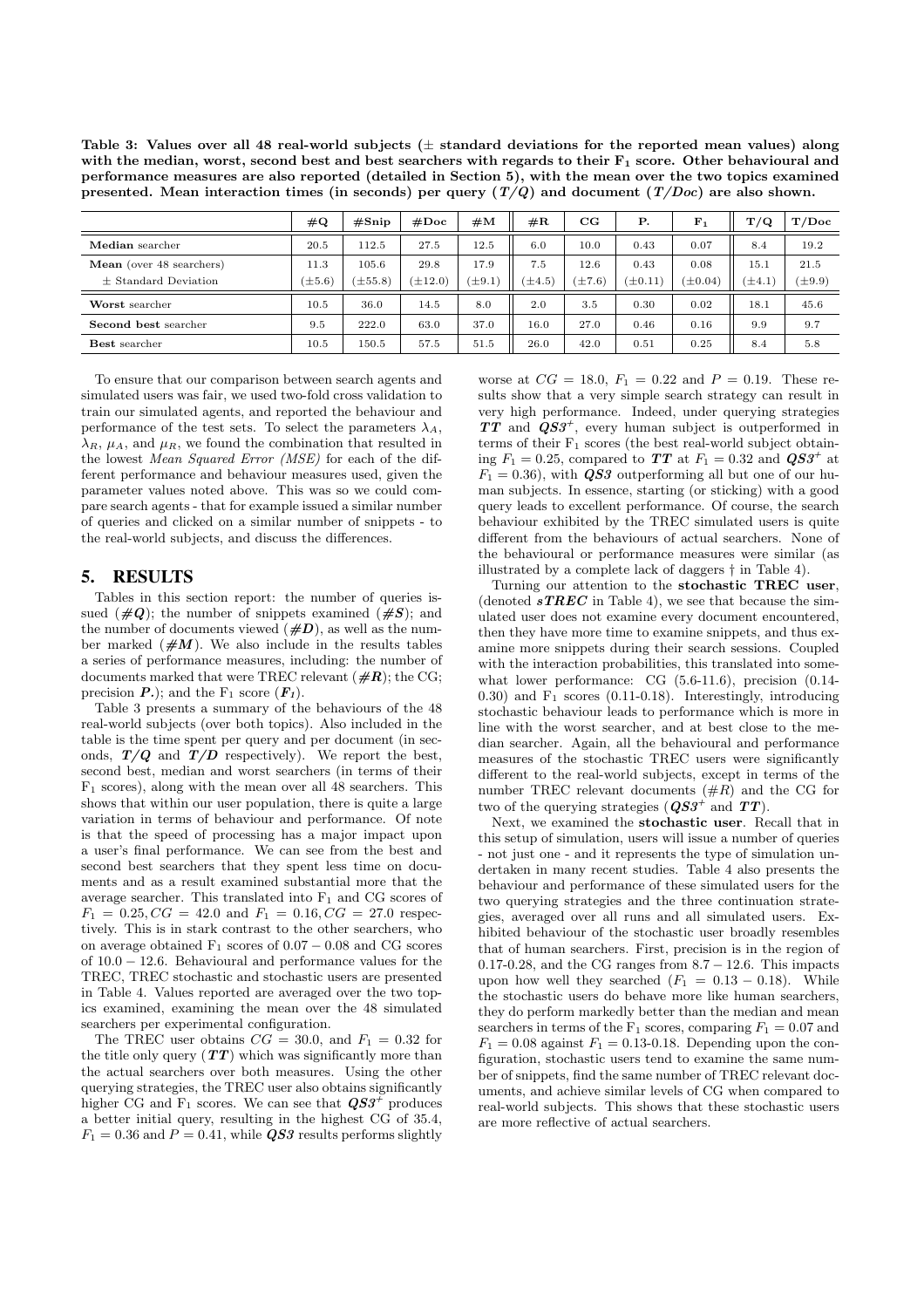

Figure 4: Plots, exploring the  $\lambda$  and  $\mu$  space for  $QS3^+$  and *SS3*. Left:  $\lambda_A = \lambda_R$  and  $\mu_A = \mu_R$ , right:  $\lambda_A = 0.8$  and  $\mu_A = 0.2$ . Top to bottom: the mean number of queries, the mean number of snippets and documents examined, and the mean  $F_1$  score. Plots are averaged over the two topics undertaken.

Since our search agents can be configured in a number of different ways, we first explore the influence of the different parameters on their performance and behaviour. To show how the decision threshold interacts with the smoothing parameter, we have plotted in Figure 4 the mean number of queries, mean snippets and documents examined, and mean  $F_1$  for different thresholds and smoothing parameters. For the plots on the left, we set  $\mu_A = \mu_R$ , and varied it between  $-0.4$  (liberal) and 0.4 (strict), and also set  $\lambda_A = \lambda_R$ , setting it between 0.1 to 0.9. For the plots on the right, we fixed  $\mu_A = 0.2$  and  $\lambda_A = 0.8$ , and then varied  $\mu_R$  and  $\lambda_R$ .

From the plots in Figure 4, we can see that the performance of very liberal agents tends to be very high (across most of the smoothing parameter space). This is because the agent considers most snippets attractive, clicks on them, and then considers the subsequent document as relevant. As a consequence, very liberal agents tend to only issue one query, and so tend to be more akin to the TREC simulated users. As the smoothing threshold is increased, we see that performance drops even for more liberal searchers. This corresponds with an increase in the number of queries issued, and an increase in the number of snippets examined. This is because as the smoothing threshold is increased, the scor-

Table 4: Results of our baseline runs, including the TREC, Stochastic TREC (*sTREC* ) and Stochastic users. *TT* denotes where the TREC title query was issued. Results are averaged over the two topics run.

|                           |                              |                     | $\#\mathbf{Q}$    | #S                | #D   | #M   | #R               | $_{\rm CG}$       | Ρ.   | $F_1$ |
|---------------------------|------------------------------|---------------------|-------------------|-------------------|------|------|------------------|-------------------|------|-------|
| $\mathcal{S}1@1k$<br>TREC |                              | $\mathit{QS3}^+$    | 1.0               | 56.5              | 56.5 | 56.5 | 22.3             | 35.4              | 0.41 | 0.36  |
|                           |                              | $\mathcal{Q} S3$    | 1.0               | 56.5              | 56.5 | 56.5 | 10.0             | 18.0              | 0.19 | 0.22  |
|                           | 5                            | TT                  | 1.0               | 56.5              | 56.5 | 56.5 | 18.1             | 30.0              | 0.32 | 0.32  |
| <b>STREC</b><br>SSI@1k    |                              | $\overline{Q} S3^+$ | 1.0               | 79.0              | 49.6 | 25.5 | 7.3 <sub>†</sub> | 11.6+             | 0.30 | 0.18  |
|                           |                              | $\overline{Q}S3$    | 1.0               | 73.9              | 52.7 | 25.1 | 3.1              | 5.6               | 0.14 | 0.11  |
|                           |                              | <b>TT</b>           | 1.0               | 77.4              | 50.2 | 25.4 | $6.2\dagger$     | 10.2 <sub>†</sub> | 0.26 | 0.17  |
| Stochastic                | $SS1\,$                      | $\mathcal{Q}S3^+$   | 8.0               | 99.3 <sup>+</sup> | 55.4 | 26.5 | 5.6 <sub>†</sub> | 9.1 <sub>†</sub>  | 0.24 | 0.16  |
|                           |                              | $\overline{Q}S3$    | 10.4 <sub>†</sub> | 129.2†            | 46.6 | 23.3 | 5.4              | 9.6               | 0.25 | 0.16  |
|                           | $SS\ensuremath{\mathcal{Z}}$ | $\mathit{QS3}^+$    | 3.8               | 106.0†            | 58.3 | 28.1 | 6.4 <sub>†</sub> | 10.7†             | 0.26 | 0.17  |
|                           |                              | QS3                 | 4.0               | 124.4†            | 56.8 | 27.7 | $6.2+$           | 10.9+             | 0.23 | 0.16  |
|                           | $SS9\,$                      | $\mathbb{Q}S3^+$    | 1.8               | $102.4\dagger$    | 60.5 | 29.6 | 7.7 <sub>†</sub> | 12.6†             | 0.28 | 0.18  |
|                           |                              | $\overline{Q}S3$    | 1.5               | 99.6†             | 60.3 | 28.5 | 4.9              | 8.7               | 0.17 | 0.13  |

Table 5: Results of comparison runs for each measure with the parameter configurations of  $\lambda_A$ ,  $\lambda_R$ ,  $\mu_A$  and  $\mu_R$  yielding the lowest MSE over the given continuation strategy (*SS*) for the given measures (rows). Also included is the lowest MSE based on combining all behavioural measures (*ALL*).

| Ag.          | <b>SS</b>    | $\#\mathbf{Q}$      | #S                                     | #D   | #M                  | #R   | CG   | Р.   | ${\bf F}_{1}$ |
|--------------|--------------|---------------------|----------------------------------------|------|---------------------|------|------|------|---------------|
| $\mathbf Q$  |              |                     | $10.7 \mid 133.9 \mid$                 | 49.5 | 19.5                | 5.6  | 9.0  | 0.17 | 0.12          |
| $\mathbf{s}$ |              |                     | $10.2$ <sup>+</sup> 125.1 <sup>+</sup> | 47.0 | 46.4                | 13.8 | 21.9 | 0.32 | 0.27          |
| D            |              | $15.2$ <sup>+</sup> | 191.2                                  | 36.2 | 35.5                | 10.1 | 14.8 | 0.31 | 0.23          |
| м            | 2            | $7.5+$              | 137.8 <sup>+</sup>                     | 52.0 | $19.2$ <sup>+</sup> | 4.6  | 8.2  | 0.12 | 0.11          |
| ALL          | $\mathbf{1}$ |                     | $10.5 + 130.8 +$                       | 48.9 | 27.8                | 6.6  | 11.0 | 0.20 | 0.16          |

ing function becomes more negative and thus the decision threshold is not met as often. We can see that depending upon how the agents are configured, they can exhibit behaviour and performance ranging from TREC simulated users to actual searchers. Similar plots were observed for *QS3* and the other stopping strategies *SS1* and *SS2*.

In order to fairly compare the search agents with the other simulated searchers and actual searchers, we selected the parameters by using two-fold cross validation (as explained in Section 4.4). For each of the different behavioural measures, the parameters that provided the closest fit to the actual searchers on the training sets were taken and used on the corresponding test sets. This resulted in a series of parameter configurations that gave the closest fit with respect to number of queries, number of snippets, number of documents, etc., which we shall refer to as Agents (*Ag.*) *Q*, *S*, *D*, *M* and *ALL* respectively. Table 5 reports the performance and behaviour given the parameters for the test sets. We also include a row labelled *ALL* where the MSE over all behavioural measures was computed in order to find the settings that provided the closest overall match. The parameter space that yielded the closest fits were in the region of  $\lambda_A \approx 0.8, \mu_A \approx 0.2$  and  $\lambda_B \approx 0.5 - 0.8$  and  $\mu_B = 0.0 - 0.2$ .

Given these selected agent configurations, we compared each of them to actual searchers. Again, a dagger (*†*) indi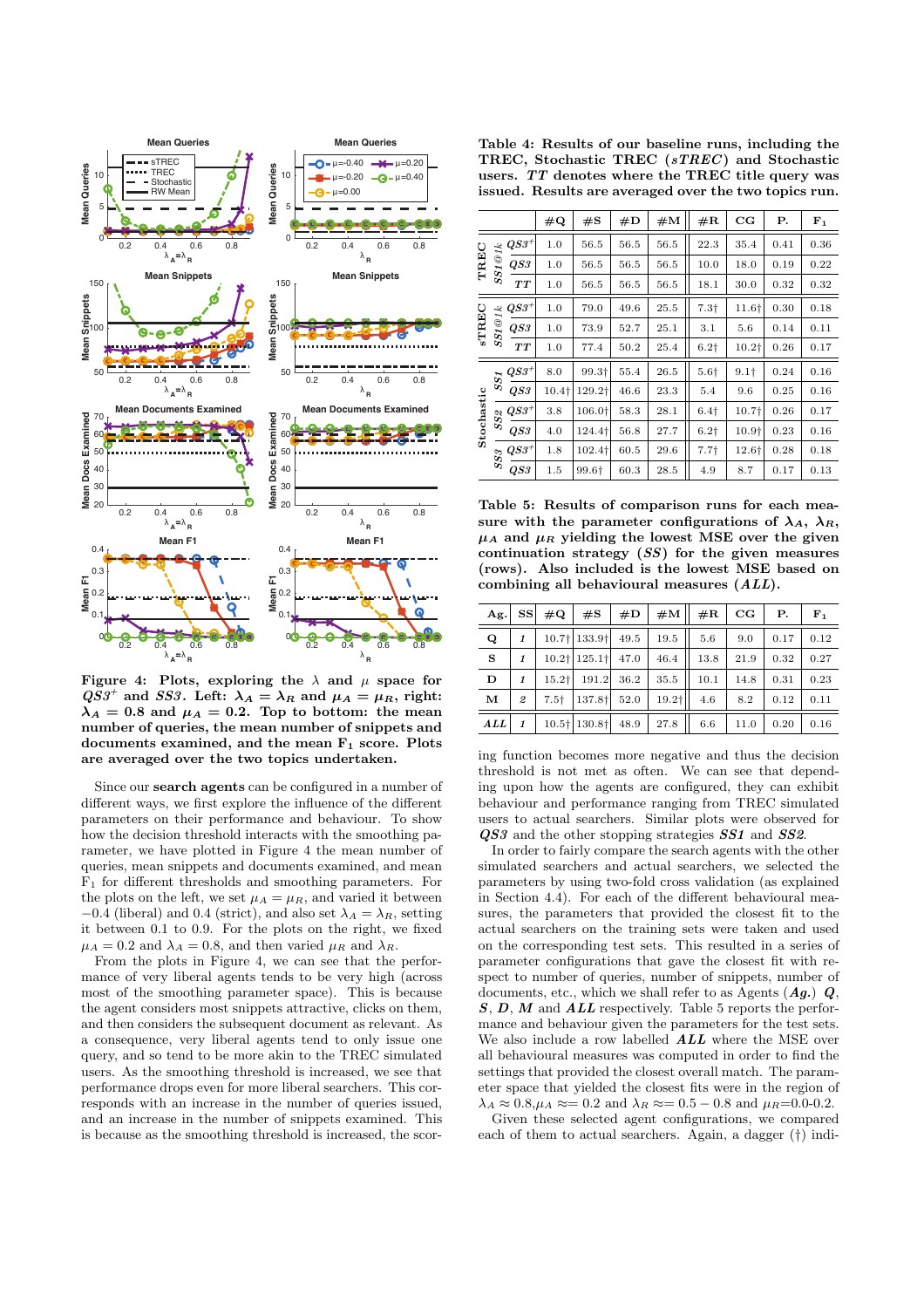cates when there was no significant difference between the agents and actual searchers. From Table 5, we can see that in terms of behaviours, the closest fits were when the stopping strategy was *SS1* (except for the number marked when it was *SS2*). In terms of behaviour, the agents that were closest to actual searchers were when they were configured based upon the number of marked documents and with *SS2*, i.e. Agent *M*. In this case, they posed a similar number of queries, examined a similar number of snippets, and marked a similar number of documents as relevant - but examined more documents in total. However, the precision and CG of the agents were lower than the actual searchers. However, we can see that other configurations based upon behaviour can lead to substantially higher performance (i.e. Agents *S* and  $\bm{D}$  in Table 5), and exhibit similar querying and snippet behaviour. Indeed, these agents outperformed every one of their real counterparts in terms of CG, precision and  $F_1$ scores. Agent *ALL* provides a good fit in terms of the number of queries and snippets, but still outperforms the actual searchers - but not to the same extent as Agents *S* and *D*.

These results are very encouraging as they suggest that we can configure the search agents based upon behaviours without recourse to relevance judgements - and obtain interaction data that is similar to actual searchers. Here, we have only examined a subset of the possible space, and it is very likely that in order to better replicate actual searchers, the continuation strategy, smoothing parameters and decision thresholds would all have to be tailored to each individual.

# 6. DISCUSSION AND FUTURE WORK

In this paper, we have proposed an extension to the model commonly used to describe the search process for the purposes of simulation, and further augmented it with a representation of the user's cognitive state. The addition of the USM enables the creation of autonomous search agents rather than naïve or stochastic simulated users. The addition of these components has required the combination and integration of a wide variety of different technologies and innovations within IR. This in turn has increased the complexity of developing simulated agents, but arguably creates simulated users which are more credible and realistic.

While it was not possible to fully explore the full range of configurations in this paper, we examined how the behaviour and performance of an agent changes, and how it could be configured to exhibit behaviours similar to human searchers. Further work is required to automatically select and tune parameters for the decision making components and continuation strategies, as well as balancing the interplay between the different components. Now that the models and infrastructure exist, it is possible to proceed in this direction. Nonetheless, our findings are promising and show that it is possible to create more realistic simulations and simulate interaction without recourse to relevance. We also observed that na¨ıve simulated TREC-style users behaved quite differently to human searchers, but obtained very high performance. Meanwhile, the simulated stochastic users representing the previous state of the art - consistently performed poorly when compared to human searchers, but exhibited similar behaviours. With the development of autonomous search agents, a range of behaviours and performances can be configured to emulate humans, providing a more suitable and flexible alternative for the simulation and evaluation of IR systems.

To conclude, this work has advanced the state of the art - moving from stochastic simulated users to autonomous search agents. This was achieved by extending the CSM and introducing the USM to provide cognitive state and enable agency. These innovations open up a number of new research avenues that require further exploration, including: *(i)* how we best represent and update the searcher's cognitive state; *(ii)* what kind of framework should be used to make decisions (in this paper, we have used a probabilistic language modelling framework, but many others could be used); *(iii)* how we can best estimate or explore the range parameters to create different kinds of agents (i.e. agents like humans, and agents that perform or behave differently but more effectively, etc.); *(iv)* what we can learn from search agents about search systems (i.e. in terms of evaluation);  $\overline{(v)}$  what areas we can apply and use such search agents (i.e. collaborative search, slow search, exploratory search, etc.):  $(vi)$  how searchers can effectively interact with such search agents; and *(vii)* how we can compare and evaluate the search performance and behaviours of agents and humans. Of course, other challenges exist, including the development of such agents for different tasks (novelty and diverse search tasks, etc.), contexts (work, leisure, casual, etc.) and environments (web, academic, enterprise, etc).

Acknowledgments We wish to thank the anonymous reviewers for their insightful feedback. The lead author is funded by the UK Government through the EPSRC, grant number 1367507.

#### References

- [1] G. Amati and C.J. Van Rijsbergen. Probabilistic models of information retrieval based on measuring the divergence from randomness. *ACM TOIS*, 20(4):357–389, 2002.
- [2] R. Armstrong, D. Freitag, T. Joachims, and T. Mitchell. Webwatcher: A learning apprentice for the world wide web. In *Proc. AAAI Spring Symp. on Info. Gathering from Heterogeneous, Distributed Environments*, pages 6–12, 1995.
- [3] L. Azzopardi. Query side evaluation: An empirical analysis of effectiveness and effort. In *Proceedings of the 32<sup>nd</sup> ACM SIGIR*, pages 556–563, 2009.
- [4] L. Azzopardi. The economics in interactive information retrieval. In *Proc. 34th ACM SIGIR*, pages 15–24, 2011.
- [5] L. Azzopardi, M. de Rijke, and K. Balog. Building simulated queries for known-item topics: An analysis using six european languages. In *Proc. 30th ACM SIGIR*, pages 455–462, 2007.
- L. Azzopardi, K. Järvelin, J. Kamps, and M.D. Smucker. Report on the sigir 2010 workshop on the simulation of interaction. *SIGIR Forum*, 44(2):35–47, 2011.
- [7] K. Balog. Task-completion engines: A vision with a plan. In *Proc. 1st SCST*, 2015.
- [8] F. Baskaya, H. Keskustalo, and K. Järvelin. Time drives interaction: Simulating sessions in diverse searching environments. In *Proc. 35th ACM SIGIR*, pages 105–114, 2012.
- [9] F. Baskaya, H. Keskustalo, and K. Järvelin. Modeling behavioral factors in interactive information retrieval. In *Proc. 22nd ACM CIKM*, pages 2297–2302, 2013.
- [10] M.J. Bates. The design of browsing and berrypicking techniques for the online search interface. *Online Information Review*, 13(5):407–424, 1989.
- [11] N.J. Belkin. Anomalous states of knowledge as a basis for IR. *Canadian J. of Info. Sci.*, (5):133–143, 1980.
- [12] N.J. Belkin. The cognitive viewpoint in information science. *J. Inf. Sci.*, 16(1):11–15, 1990.
- [13] K.D. Bollacker, S. Lawrence, and C.L. Giles. Citeseer: An autonomous web agent for automatic retrieval and identification of interesting publications. In *Proc. 2nd AGENTS*, pages 116–123, 1998.